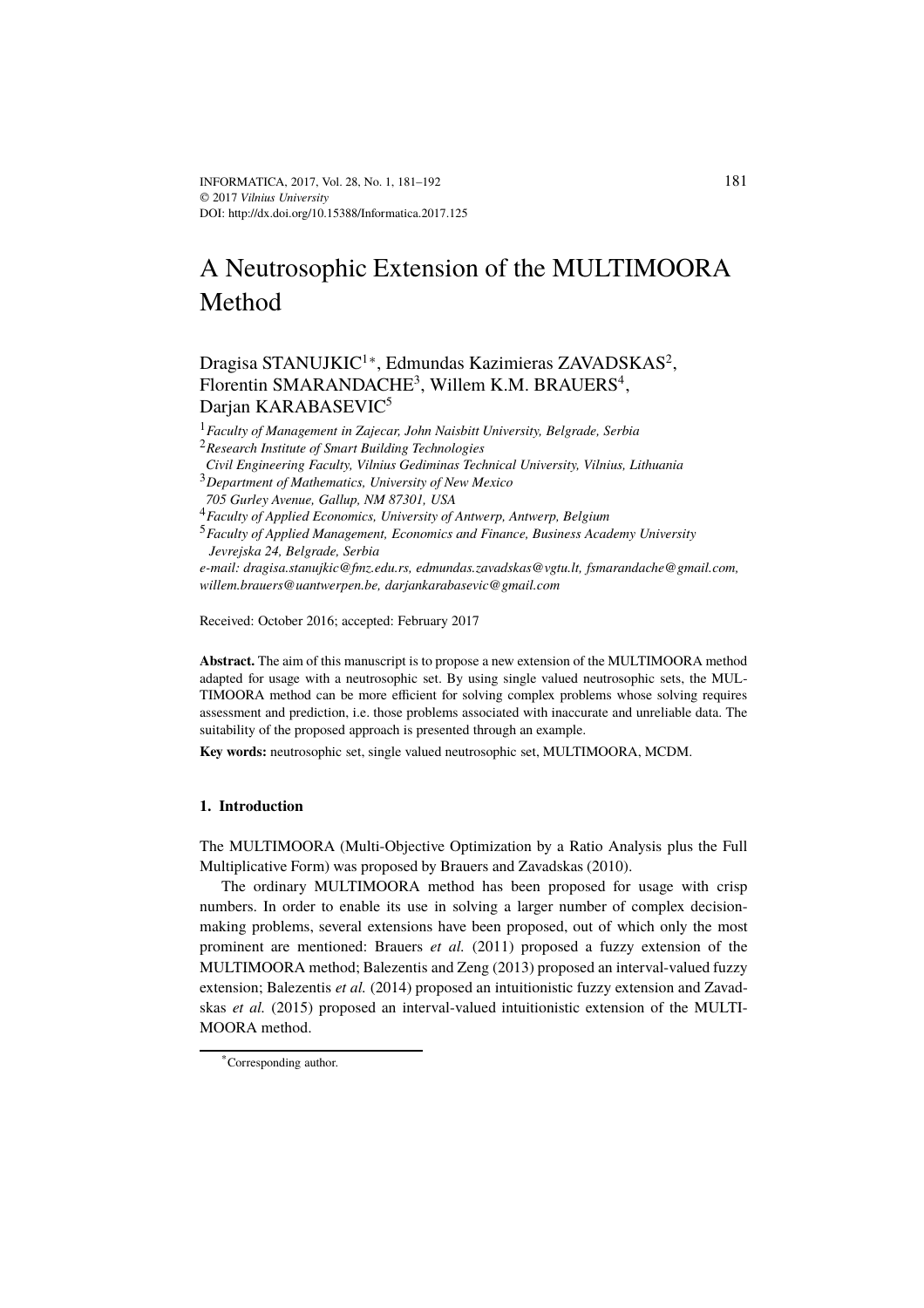The MULTIMOORA method has been applied for the purpose of solving a wide range of problems.

As some of the most cited, the studies that consider different problems in economics (Brauers and Zavadskas, 2010, 2011; Brauers, 2010), personnel selection (Balezentis *et al.*, 2012a, 2012b), construction (Kracka *et al.*, 2015), risk management (Liu *et al.*, 2014a) and waste treatment (Liu *et al.*, 2014b) can be mentioned.

As some of the newest studies in which the MULTIMOORA method is used for solving various decision-making problems, the following ones can be mentioned: material selection (Hafezalkotob and Hafezalkotob, 2016; Hafezalkotob *et al.*, 2016) and the CNC machine tool evaluation (Sahu *et al.*, 2016).

A significant approach in solving complex decision-making problems was formed by adapting the multiple criteria decision-making methods for the purpose of using fuzzy numbers, proposed by Zadeh in the fuzzy set theory (Zadeh, 1965).

Based on the fuzzy set theory, some extensions are also proposed, such as: intervalvalued fuzzy sets (Turksen, 1986), intuitionistic fuzzy sets (Atanassov, 1986) and intervalvalued intuitionistic fuzzy sets (Atanassov and Gargov, 1989).

In addition to the membership function proposed in fuzzy sets, Atanassov (1986) introduced the non-membership function that expresses non-membership to a set, thus having created the basis for solving a much larger number of decision-making problems.

The intuitionistic fuzzy set is composed of membership (the so-called truthmembership)  $T_A(x)$  and non-membership (the so-called falsity-membership)  $F_A(x)$ , which satisfies the conditions  $T_A(x)$ ,  $F_A(x) \in [0, 1]$  and  $0 \le T_A(x) + F_A(x) \le 1$ . Therefore, intuitionistic fuzzy sets are capable of operating with incomplete pieces of information, but do not include intermediate and inconsistent information (Li *et al.*, 2016).

In intuitionistic fuzzy sets, indeterminacy  $\pi_A(x)$  is  $1 - T_A(x) - F_A(x)$  by default. Smarandache (1998, 1999) further extended intuitionistic fuzzy sets by proposing Neutrosophic, also introducing independent indeterminacy-membership.

Such a proposed neutrosophic set is composed of three independent membership functions named the truth-membership  $T_A(x)$ , the falsity-membership  $F_A(x)$  and the indeterminacy-membership  $I_A(x)$  functions.

Smarandache (1999) and Wang et al. (2010) further proposed a single valued neutrosophic set, by modifying the conditions  $T_A(x)$ ,  $I_A(x)$  and  $F_A(x) \in [0, 1]$  and  $0 \le$  $T_A(x) + I_A(x) + F_A(x) \leq 3$ , which are more suitable for solving scientific and engineering problems (Li *et al.*, 2016).

Compared with the fuzzy set and its extensions, the single valued neutrosophic set can be identified as more flexible, for which reason an extension of the MULTIMOORA method adapted for the purpose of using the single valued neutrosophic set is proposed in this approach.

Therefore, the rest of this paper is organized as follows: in Section 2, some basic definitions related to the single valued neutrosophic set are given. In Section 3, the ordinary MULTIMOORA method is presented, whereas in Section 4, the Single Valued Neutrosophic Extension of the MULTIMOORA method is proposed. In Section 5, an example is considered with the aim to explain in detail the proposed methodology. The conclusions are presented in the final section.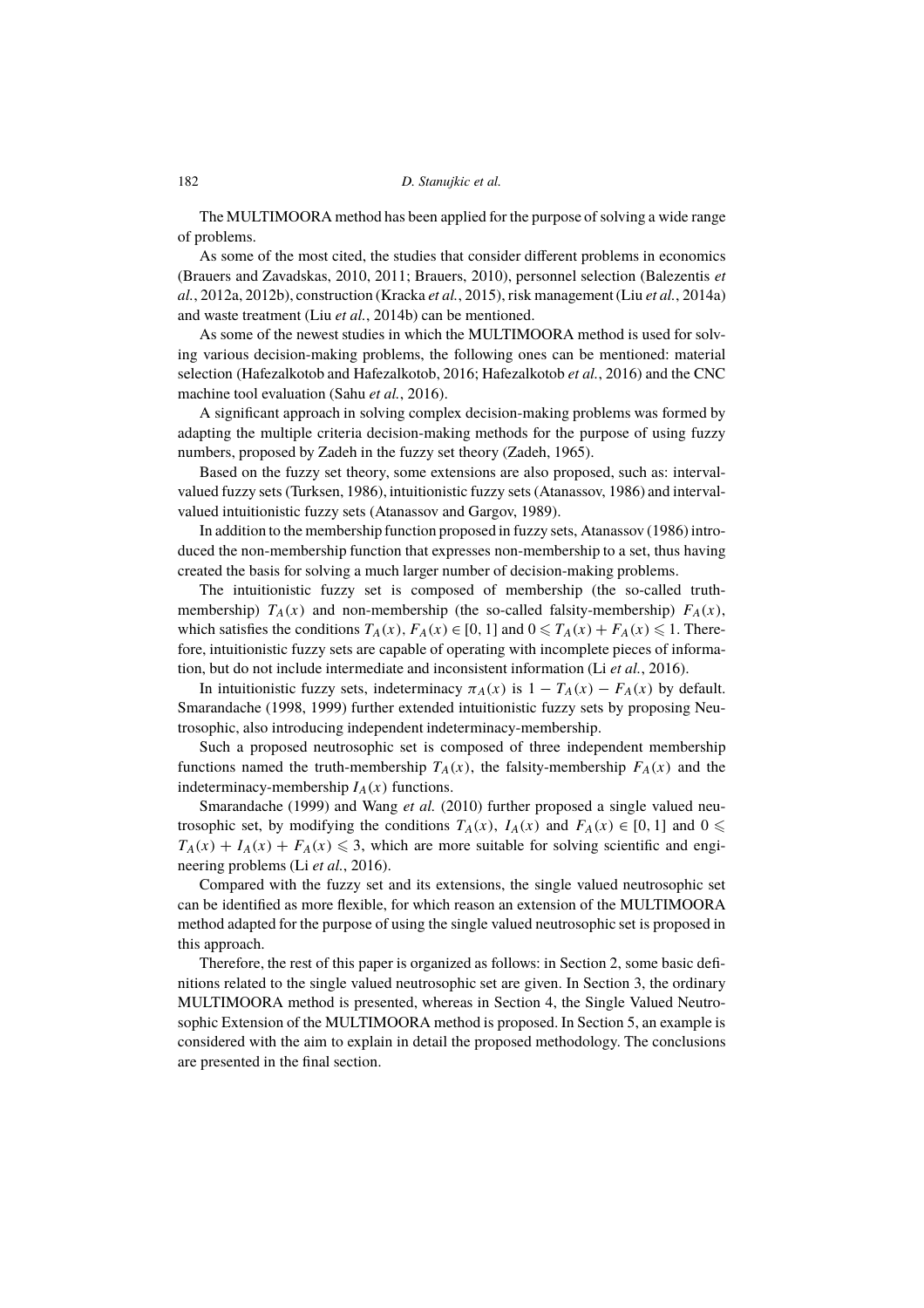#### **2. The Single Valued Neutrosophic Set**

DEFINITION 1. (See Smarandache, 1999.) Let  $X$  be the universe of discourse, with a generic element in X denoted by x. Then, the Neutrosophic Set (NS)  $A$  in X is as follows:

$$
A = \{x \langle T_A(x), I_A(x), F_A(x) \rangle \, | \, x \in X\},\tag{1}
$$

where  $T_A(x)$ ,  $I_A(x)$  and  $F_A(x)$  are the truth-membership function, the indeterminacymembership function and the falsity-membership function, respectively,

$$
T_A
$$
,  $I_A$ ,  $F_A$ :  $X \to ]^{-0}$ ,  $1^{+}$ [ and  $^{-0} \leq T_A(x) + I_A(x) + F_A(x) \leq 3^{+}$ .

DEFINITION 2. (See Smarandache, 1999; Wang *et al.*, 2010.) Let X be the universe of discourse. The Single valued neutrosophic set (SVNS)  $\tilde{A}$  over  $\tilde{X}$  is an object having the following form:

$$
A = \left\{ x \left( T_A(x), I_A(x), F_A(x) \right) \middle| \ x \in X \right\},\tag{2}
$$

where  $T_A(x)$ ,  $I_A(x)$  and  $F_A(x)$  are the truth-membership function, the intermediacymembership function and the falsity-membership function, respectively,

$$
T_A
$$
,  $I_A$ ,  $F_A$ :  $X \to [0, 1]$  and  $0 \le T_A(x) + I_A(x) + F_A(x) \le 3$ .

DEFINITION 3. (See Smarandache, 1999.) For an SVNS A in X, the triple  $(t_A, i_A, f_A)$  is called the single valued neutrosophic number (SVNN).

DEFINITION 4. Let  $x_1 = \langle t_1, i_1, f_1 \rangle$  and  $x_2 = \langle t_2, i_2, f_2 \rangle$  be two SVNNs and  $\lambda > 0$ ; then the basic operations are defined as follows:

$$
x_1 + x_2 = \langle t_1 + t_2 - t_1 t_2, i_1 i_2, f_1 f_2 \rangle,
$$
\n(3)

$$
x_1 \cdot x_2 = \langle t_1 t_2, i_1 + i_2 - i_1 i_2, f_1 + f_2 - f_1 f_2 \rangle,\tag{4}
$$

$$
\lambda x_1 = \langle 1 - (1 - t_1)^{\lambda}, i_1^{\lambda}, f_1^{\lambda} \rangle, \tag{5}
$$

$$
x_1^{\lambda} = \langle t_1^{\lambda}, 1 - (1 - i_1)^{\lambda}, 1 - (1 - f_1)^{\lambda} \rangle.
$$
 (6)

DEFINITION 5. (See Sahin, 2014.) Let  $x = \langle t_x, t_x, f_x \rangle$  be an SVNN; then the score function  $s_x$  of x can be as follows:

$$
s_x = (1 + t_x - 2i_x - f_x)/2, \tag{7}
$$

where  $s_x \in [-1, 1]$ .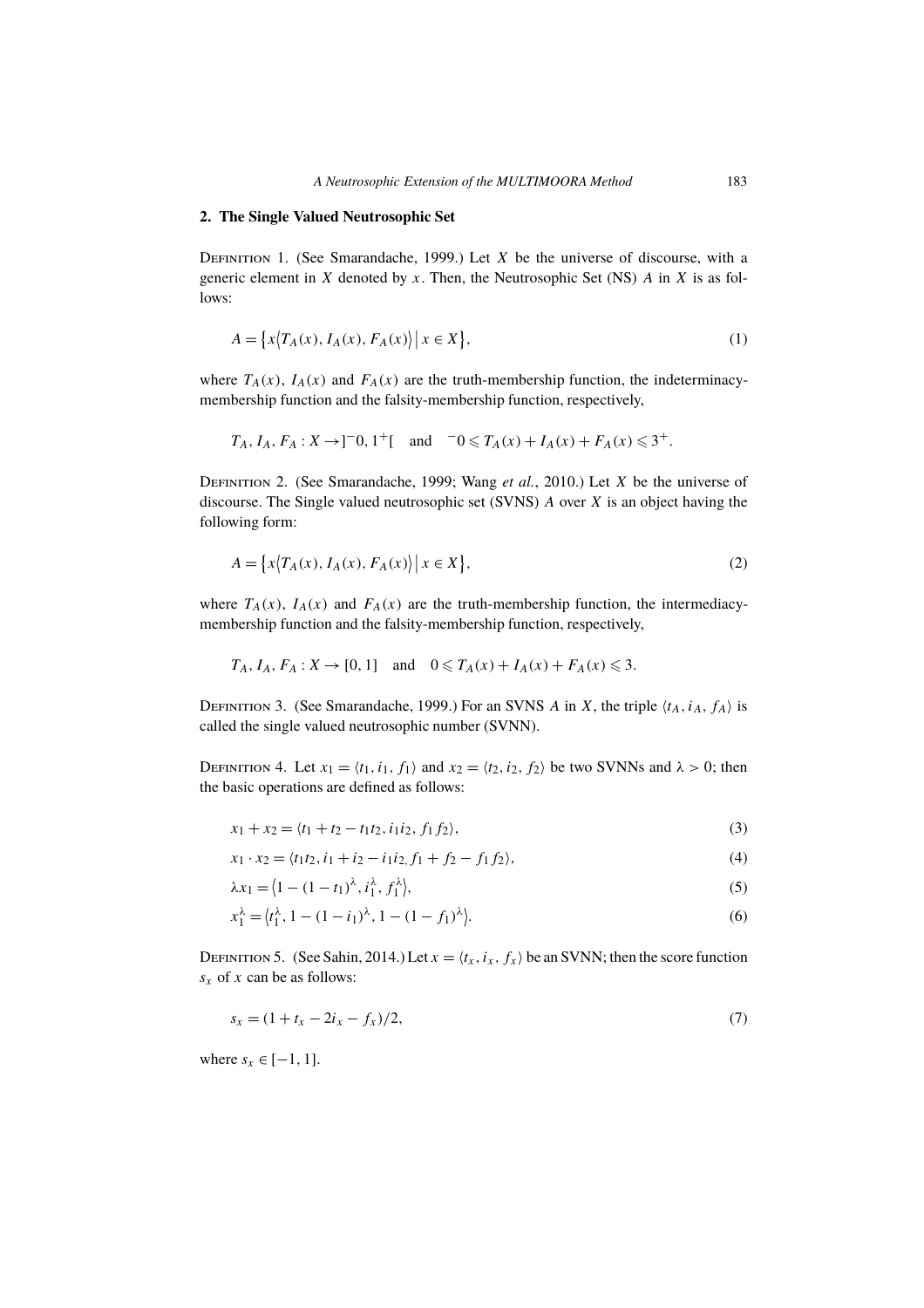DEFINITION 6. Let  $x_1 = \langle t_1, i_1, f_1 \rangle$  and  $x_2 = \langle t_2, i_2, f_2 \rangle$  be two SVNNs. Then the maximum distance between  $x_1$  and  $x_2$  is as follows:

$$
d_{\max}(x_1, x_2) = \begin{cases} |t_1 - t_2|, & x_1, x_2 \in \Omega_{\max}, \\ |f_1 - f_2|, & x_1, x_2 \in \Omega_{\min}. \end{cases}
$$
(8)

DEFINITION 7. (See Sahin, 2014.) Let  $A_j = \langle t_j, i_j, f_j \rangle$  be a collection of SVNSs and  $W = (w_1, w_2, \dots, w_n)^T$  be an associated weighting vector. Then the Single Valued Neutrosophic Weighted Average (SVNWA) operator of  $A_i$  is as follows:

$$
SVNWA(A_1, A_2, ..., A_n)
$$
  
= 
$$
\sum_{j=1}^{n} w_j A_j = \left(1 - \prod_{j=1}^{n} (1 - t_j)^{w_j}, \prod_{j=1}^{n} (i_j)^{w_j}, \prod_{j=1}^{n} (f_j)^{w_j}\right).
$$
 (9)

where:  $w_j$  is the element j of the weighting vector,  $w_j \in [0, 1]$  and  $\sum_{j=1}^{n} w_j = 1$ .

DEFINITION 8. (See Sahin, 2014.) Let  $A_j = \langle t_j, i_j, f_j \rangle$  be a collection of SVNSs and  $W = (w_1, w_2, \dots, w_n)^T$  be an associated weighting vector. Then the Single Valued Neutrosophic Weighted Geometric (SVNWG) operator of  $A_i$  is as follows:

$$
SVMWG(A_1, A_2, ..., A_n)
$$
  
= 
$$
\prod_{j=1}^{n} (A_j)^{w_j} = \left( \prod_{j=1}^{n} (t_j)^{w_j}, 1 - \prod_{j=1}^{n} (1 - i_j)^{w_j}, 1 - \prod_{j=1}^{n} (1 - f_j)^{w_j} \right).
$$
 (10)

where:  $w_j$  is the element j of the weighting vector,  $w_j \in [0, 1]$  and  $\sum_{j=1}^{n} w_j = 1$ .

#### **3. The MULTIMOORA Method**

The MULTIMOORA method consists of three approaches named as follows: the Ratio System (RS) Approach, the Reference Point (RP) Approach and the Full Multiplicative Form (FMF).

The considered alternatives are ranked based on all three approaches and the final ranking order and the final decision is made based on the theory of dominance. In other words, the alternative with the highest number of appearances in the first positions on all ranking lists is the best-ranked alternative.

*The ratio system approach*. In this approach, the overall importance of the alternative i can be calculated as follows:

$$
y_i = y_i^+ - y_i^-, \tag{11}
$$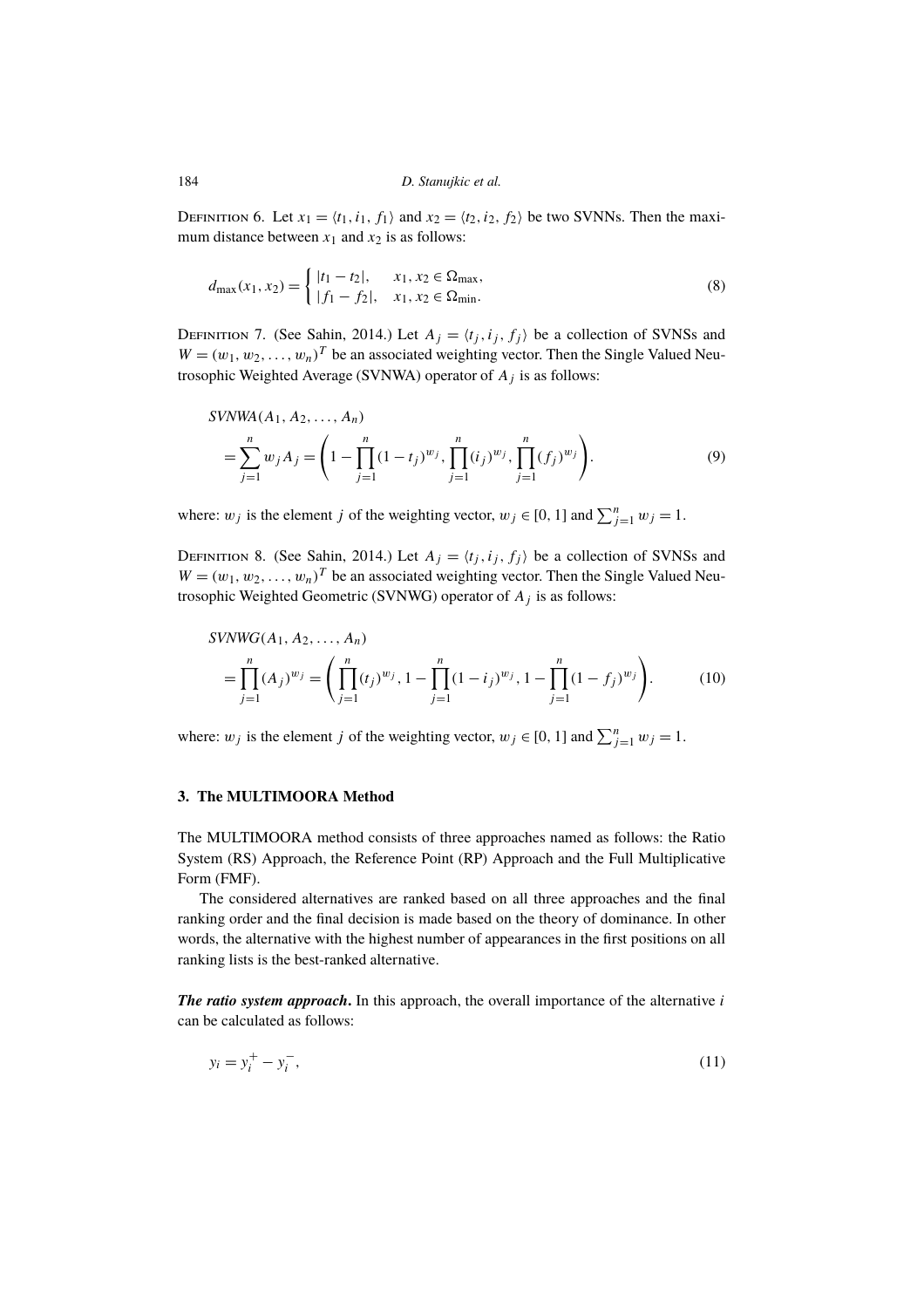with:

$$
y_i^+ = \sum_{j \in \Omega_{\text{max}}} w_j r_{ij}, \quad \text{and} \tag{12}
$$

$$
y_i^- = \sum_{j \in \Omega_{\text{min}}} w_j r_{ij},\tag{13}
$$

$$
r_{ij} = \frac{x_{ij}}{\sqrt{\sum_{i=1}^{n} x_{ij}^2}},\tag{14}
$$

where:  $y_i$  denotes the overall importance of the alternative  $i$ , obtained on the basis of all the criteria;  $y_i^+$  and  $y_i^-$  denote the overall importance of the alternative *i*, obtained on the basis of the benefit and cost criteria, respectively;  $r_{ij}$  denotes the normalized performance of the alternative i with respect to the criterion j;  $x_{ij}$  denotes the performance of the alternative *i* to the criterion *j*;  $\Omega_{\text{max}}$  and  $\Omega_{\text{min}}$  denote the sets of the benefit cost criteria, respectively;  $i = 1, 2, \ldots, m$ ; m is the number of the alternatives,  $j = 1, 2, \ldots, n$ ; n is the number of the criteria.

In this approach, the compared alternatives are ranked based on  $y_i$  in descending order and the alternative with the highest value of  $y_i$  is considered to be the best-ranked.

*The reference point approach***.** The optimization based on this approach can be shown as follows:

$$
d_i^{\max} = \max_j \left( w_j \left| r_j^* - r_{ij} \right| \right),\tag{15}
$$

where:  $d_i^{\max}$  $\sum_{i=1}^{\text{max}}$  denotes the maximum distance of the alternative *i* to the reference point and  $r_j^*$  denotes the coordinate j of the reference point as follows:

$$
r_j^* = \begin{cases} \max_i r_{ij}, & j \in \Omega_{\text{max}}, \\ \min_i r_{ij}, & j \in \Omega_{\text{min}}. \end{cases}
$$
 (16)

In this approach, the compared alternatives are ranked based on  $d_i^{\max}$  $i$ <sup> $max$ </sup> in ascending order and the alternative with the lowest value of  $d_i^{\max}$  $\sum_{i=1}^{\text{max}}$  is considered the best-ranked.

*The full multiplicative form***.** In the FMF, the overall utility of the alternative i can be determined in the following manner:

$$
u_i = \frac{a_i}{b_i},\tag{17}
$$

with:

$$
a_i = \prod_{j \in \Omega_{\text{max}}} w_j r_{ij},\tag{18}
$$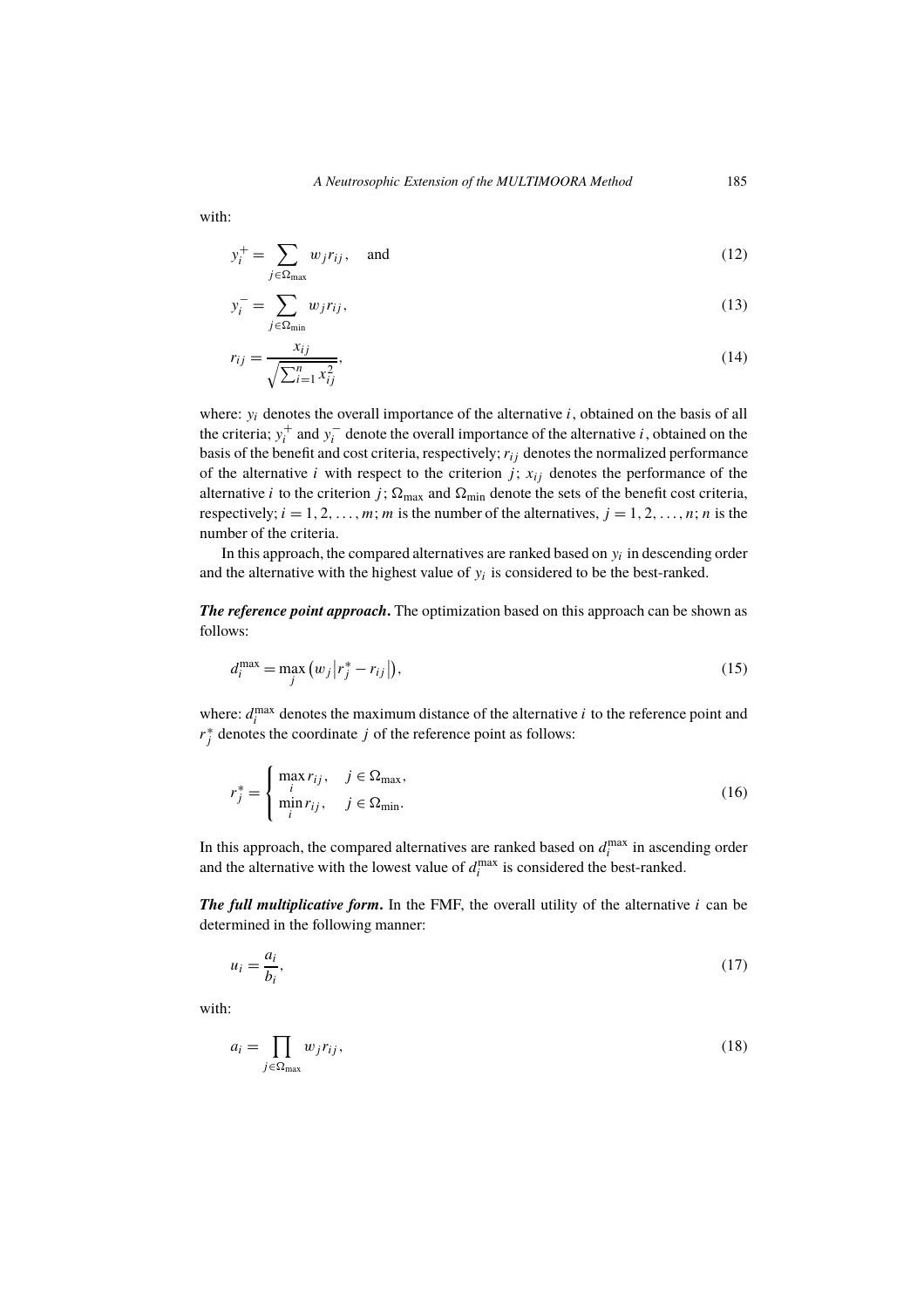$$
b_i = \prod_{j \in \Omega_{\min}} w_j r_{ij},\tag{19}
$$

where:  $u_i$  denotes the overall utility of the alternative i,  $a_i$  denotes the product of the weighted performance ratings of the benefit criteria and  $b_i$  denotes the product of the weighted performance ratings of the cost criteria of the alternative i.

As in the RSA, the compared alternatives are ranked based on their  $u_i$  in descending order and the alternative with the highest value of  $u_i$  is considered the best-ranked.

*The final ranking of alternatives based on the MULTIMOORA method***.** As a result of evaluation by applying the MULTIMOORA method, three ranking lists of the considered alternatives are obtained. Based on Brauers and Zavadskas (2011), the final ranking order of the alternatives is determined based on the theory of dominance.

## **4. An Extension of the MULTIMOORA Method Based on Single Valued Neutrosophic Numbers**

For an MCDM problem involving  $m$  alternatives and  $n$  criteria, whereby the performances of the alternatives are expressed by using SVNS, the calculation procedure of the extended MULTIMOORA method can be expressed as follows:

**Step 1. Determine the ranking order of the alternatives based on the RS approach.** The ranking of the alternatives and the selection of the best one based on this approach in the proposed extension of the MULTIMOORA method can be expressed through the following sub steps:

**Step 1.1.** *Calculate*  $Y_i^+$  and  $Y_i^-$  by using the SVNWA operator, as follows:

$$
Y_i^+ = \left(1 - \prod_{j \in \Omega_{\text{max}}} (1 - t_j)^{w_j}, \prod_{j \in \Omega_{\text{max}}} (i_j)^{w_j}, \prod_{j \in \Omega_{\text{max}}} (f_j)^{w_j}\right),\tag{20}
$$

$$
Y_i^- = \left(1 - \prod_{j \in \Omega_{\min}} (1 - t_j)^{w_j}, \prod_{j \in \Omega_{\min}} (i_j)^{w_j}, \prod_{j \in \Omega_{\min}} (f_j)^{w_j}\right),\tag{21}
$$

where:  $Y_i^+$  and  $Y_i^-$  denote the importance of the alternative *i* obtained based on the benefit and cost criteria, respectively;  $Y_i^+$  and  $Y_i^-$  are SVNNs.

**Step 1.2.** *Calculate*  $y_i^+$  and  $y_i^-$  by using the Score Function, as follows:

$$
y_i^+ = s(Y_i^+),\tag{22}
$$

$$
y_i^- = s(Y_i^-). \tag{23}
$$

**Step 1.3.** *Calculate the overall importance* for each alternative, as follows:

$$
y_i = y_i^+ - y_i^-.
$$
 (24)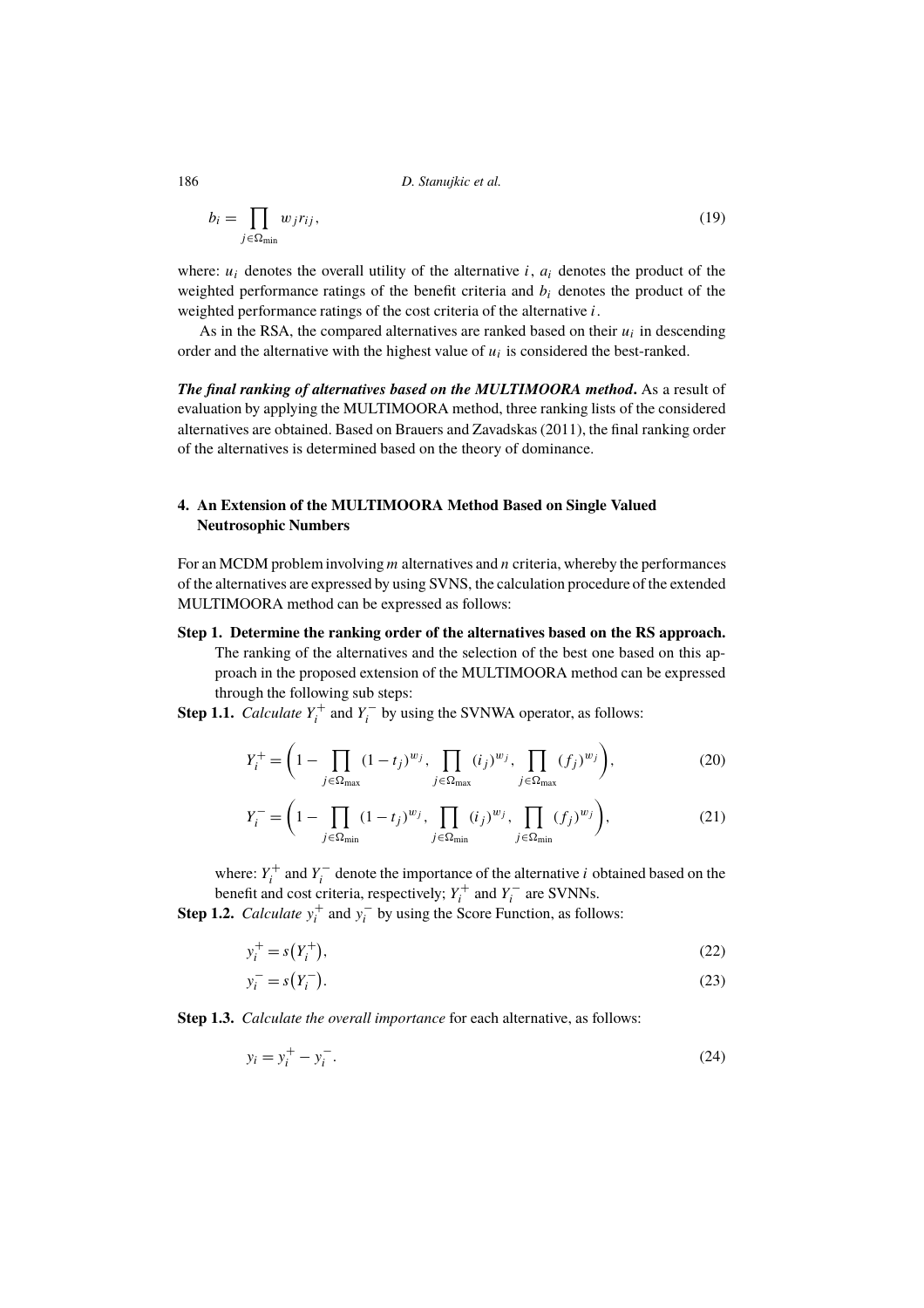- **Step 1.4.** *Rank the alternatives and select the best one*. The ranking of the alternatives can be performed in the same way as in the RS approach of the ordinary MULTIMOORA method.
- **Step 2. Determine the ranking order of the alternatives based on the RP approach.** The ranking of the alternatives and the selection of the best one, based on the RP approach, can be expressed through the following substeps:
- **Step 2.1.** *Determine the reference point*. In this approach, each coordinate of the reference point  $r^* = \{r_1^*, r_2^*, \dots, r_n^*\}$  is an SVNN,  $r_j^* = \langle t_j^*, i_j^*, f_j^* \rangle$ , whose values are determined as follows:

$$
r_j^* = \begin{cases} \langle \max_{i} t_{ij}, \min_{i} i_{ij}, \min_{i} f_{ij} \rangle, & j \in \Omega_{\text{max}},\\ \langle \min_{i} t_{ij}, \min_{i} i_{ij}, \max_{i} f_{ij} \rangle, & j \in \Omega_{\text{min}}, \end{cases}
$$
(25)

where:  $r_j^*$  denotes the coordinate j of the reference point. For the sake of simplicity,  $r_j^*$  could be determined as follows:

$$
r_j^* = \begin{cases} \langle 1, 0, 0 \rangle, & j \in \Omega_{\text{max}}, \\ \langle 0, 0, 1 \rangle, & j \in \Omega_{\text{min}}. \end{cases}
$$
 (25a)

**Step 2.2.** *Determine the maximum distance from each alternative to all the coordinates of the reference point* as follows:

$$
d_{ij}^{\max} = d_{\max}(r_{ij}, r_j^*) w_j,
$$
\n<sup>(26)</sup>

where  $d_{ij}^{\text{max}}$  denotes the maximum distance of the alternative *i* obtained based on the criterion  $j$  determined by Eq. (8).

**Step 2.3.** *Determine the maximum distance of each alternative*, as follows:

$$
d_i^{\max} = \max_j d_{ij}^{\max}.
$$
\n(27)

- **Step 2.4.** *Rank the alternatives and select the best one*. At this step, the ranking of the alternatives can be done in the same way as in the RPA of the ordinary MULTIMOORA method.
- **Step 3. Determine the ranking order of the alternatives and select the best one based on the FMF.** The ranking of the alternatives and the selection of the best one can be expressed through the following sub steps:
- **Step 3.1.** *Calculate*  $A_i$  and  $B_i$  as follows:

 $\epsilon$ 

$$
A_{i} = \left(\prod_{j \in \Omega_{\text{max}}} (t_{j})^{w_{j}}, 1 - \prod_{j \in \Omega_{\text{max}}} (1 - i_{j})^{w_{j}}, 1 - \prod_{j \in \Omega_{\text{max}}} (1 - f_{j})^{w_{j}}\right),
$$
(28)

$$
B_i = \left( \prod_{j \in \Omega_{\min}} (t_j)^{w_j}, 1 - \prod_{j \in \Omega_{\min}} (1 - i_j)^{w_j}, 1 - \prod_{j \in \Omega_{\min}} (1 - f_j)^{w_j} \right), \tag{29}
$$

where:  $A_i = \langle t_{Ai}, i_{Ai}, f_{Ai} \rangle$  and  $B_i = \langle t_{Bi}, i_{Bi}, f_{Bi} \rangle$  are SVNNs.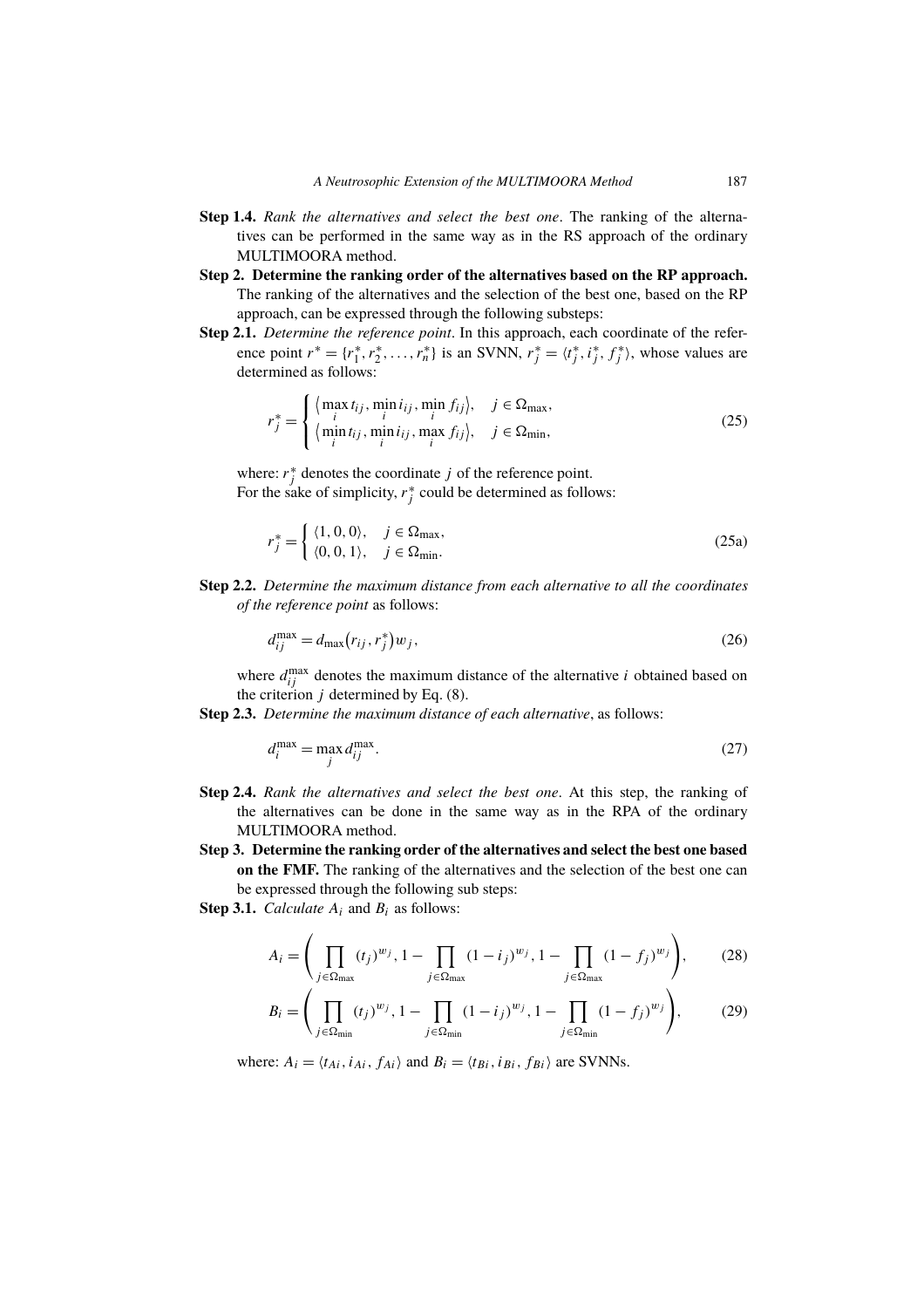**Step 3.2.** *Calculate*  $a_i$  and  $b_i$  by using the Score Function as follows:

$$
a_i = s(A_i),\tag{30}
$$

$$
b_i = s(B_i). \tag{31}
$$

**Step 3.3.** *Determine the overall utility for each alternative* as follows:

$$
u_i = \frac{a_i}{b_i}.\tag{32}
$$

- **Sep 3.4.** *Rank the alternatives and select the best one*. The ranking of the alternatives can be performed in the same way as in the FMF of the ordinary MULTIMOORA method.
- **Step 4. Determine the final ranking order of the alternatives**. The final ranking order of the alternatives can be determined as in the case of the ordinary MULTIMOORA method, i.e. based on the dominance theory.

#### **5. A Numerical Example**

In order to demonstrate the applicability and efficiency of the proposed approach, an example has been adopted from Stanujkic *et al.* (2015). In order to briefly demonstrate the advantages of the proposed methodology, this example has been slightly modified.

Suppose that a mining and smelting company has to build a new flotation plant, for which reason an expert has been engaged to evaluate the three Comminution Circuit Designs (CCDs) listed below:

- $A_1$ , the CCDs based on the combined use of rod mills and ball mills;
- $A_2$ , the CCDs based on the use of ball mills; and
- $A_3$ , the CCDs based on the use of semi-autogenous mills.

For the purpose of conducting an evaluation, the following criteria have been chosen:

- $C_1$ , Grinding efficiency;
- $C_2$ , Economic efficiency;
- $-C_3$ , Technological reliability;
- $C_4$ , Capital investment costs; and
- $-C<sub>5</sub>$ , Environmental impact.

The ratings obtained from the expert are shown in Table 1.

*The ranking based on the RS approach.* The ranking results and the ranking order of the alternatives obtained based on the RS approach, i.e. by applying Eqs. (19) to (23), are accounted for in Table 2.

*The ranking based on the RPA***.** The ranking of the alternatives based on the RP approach begins by determining the reference point, as it is shown in Table 3.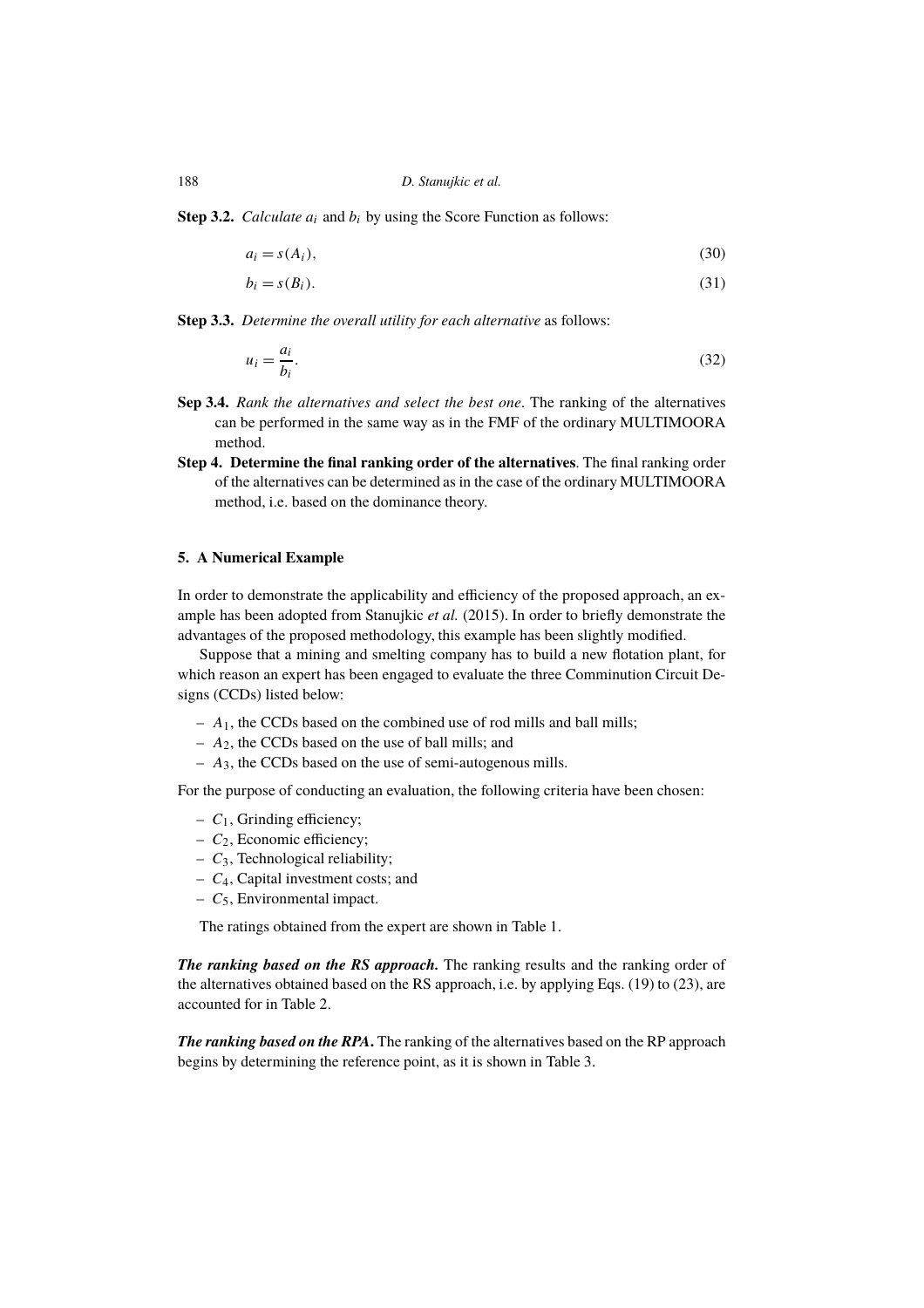| Table 1                                                        |  |
|----------------------------------------------------------------|--|
| The ratings of the three generic CCDs obtained from an expert. |  |

|                | U1              | ပေ              | U٩              | $C_4$           | Ċ٢              |
|----------------|-----------------|-----------------|-----------------|-----------------|-----------------|
| $A_1$          | (0.9, 0.1, 0.2) | (0.7, 0.2, 0.3) | (0.9, 0.1, 0.2) | (0.9, 0.1, 0.2) | (0.9, 0.1, 0.2) |
| A <sub>2</sub> | (0.8, 0.1, 0.3) | (0.8, 0.1, 0.3) | (0.8, 0.1, 0.3) | (0.9, 0.1, 0.2) | (0.8, 0.1, 0.3) |
| $A_3$          | (1.0, 0.1, 0.3) | (0.9, 0.1, 0.2) | (0.9, 0.1, 0.2) | (0.7, 0.2, 0.5) | (0.7, 0.2, 0.3) |

Table 2 The ranking orders of the alternatives obtained on the basis of the RS approach.

|                |                    |                    |       | ν,       |       | Rank |
|----------------|--------------------|--------------------|-------|----------|-------|------|
| $A_1$          | (0.73, 0.25, 0.38) | (0.55, 0.45, 0.57) | 0.425 | 0.045    | 0.380 |      |
| A <sub>2</sub> | (0.65, 0.22, 0.46) | (0.51, 0.45, 0.60) | 0.372 | 0.006    | 0.366 |      |
| A3             | (1.0, 0.22, 0.39)  | (0.34, 0.57, 0.73) | 0.583 | $-0.263$ | 0.845 |      |

Table 3 The reference point.

| $r^*$ | (1.0, 0.1, 0.3) | (0.9, 0.2, 0.3) | (0.9, 0.1, 0.3) | (0.7, 0.1, 0.2) | (0.7, 0.1, 0.2) |
|-------|-----------------|-----------------|-----------------|-----------------|-----------------|

Table 4 The ranking order of the alternatives obtained based on the RP approach.

|                |      | Ш    |           |           |      | VІI                      |      |
|----------------|------|------|-----------|-----------|------|--------------------------|------|
|                | *    |      | $\cdot$ * | $\cdot$ * |      | $\lambda$ max<br>$\mu$ . | Rank |
| A <sub>1</sub> | 0.02 | 0.03 | 0.00      | 0.00      | 0.00 | 0.034                    |      |
| A <sub>2</sub> | 0.05 | 0.02 | 0.02      | 0.00      | 0.01 | 0.048                    |      |
| $A_3$          | 0.00 | 0.00 | 0.00      | 0.06      | 0.01 | 0.063                    |      |

Table 5 The ranking order of the alternatives obtained based on the FMF.

|                | $A_i$              | $B_i$              | a;    | $\mathfrak{b}:$ | $u_i$ | Rank |
|----------------|--------------------|--------------------|-------|-----------------|-------|------|
| A <sub>1</sub> | (0.89, 0.25, 0.15) | (0.96, 0.45, 0.08) | 0.618 | 0.498           | 1.242 |      |
| A <sub>2</sub> | (0.86, 0.22, 0.21) | (0.95, 0.45, 0.09) | 0.605 | 0.481           | .258  | ∸    |
| $A_3$          | (0.96, 0.22, 0.16) | (0.88, 0.57, 0.18) | 0.674 | 0.283           | 2.379 |      |

The maximum distances from each alternative to the coordinate  $j$  of the reference point obtained by using Eq. (25) and the maximum distance of each alternative obtained by using Eq. (26) are presented in Table 4. The ranking order of the alternatives is also presented in Table 4.

*The ranking based on the FMF***.** The ranking results and the ranking order of the alternatives obtained on the basis of the FMF approach, i.e. by applying Eqs. (27) to (31), are demonstrated in Table 5.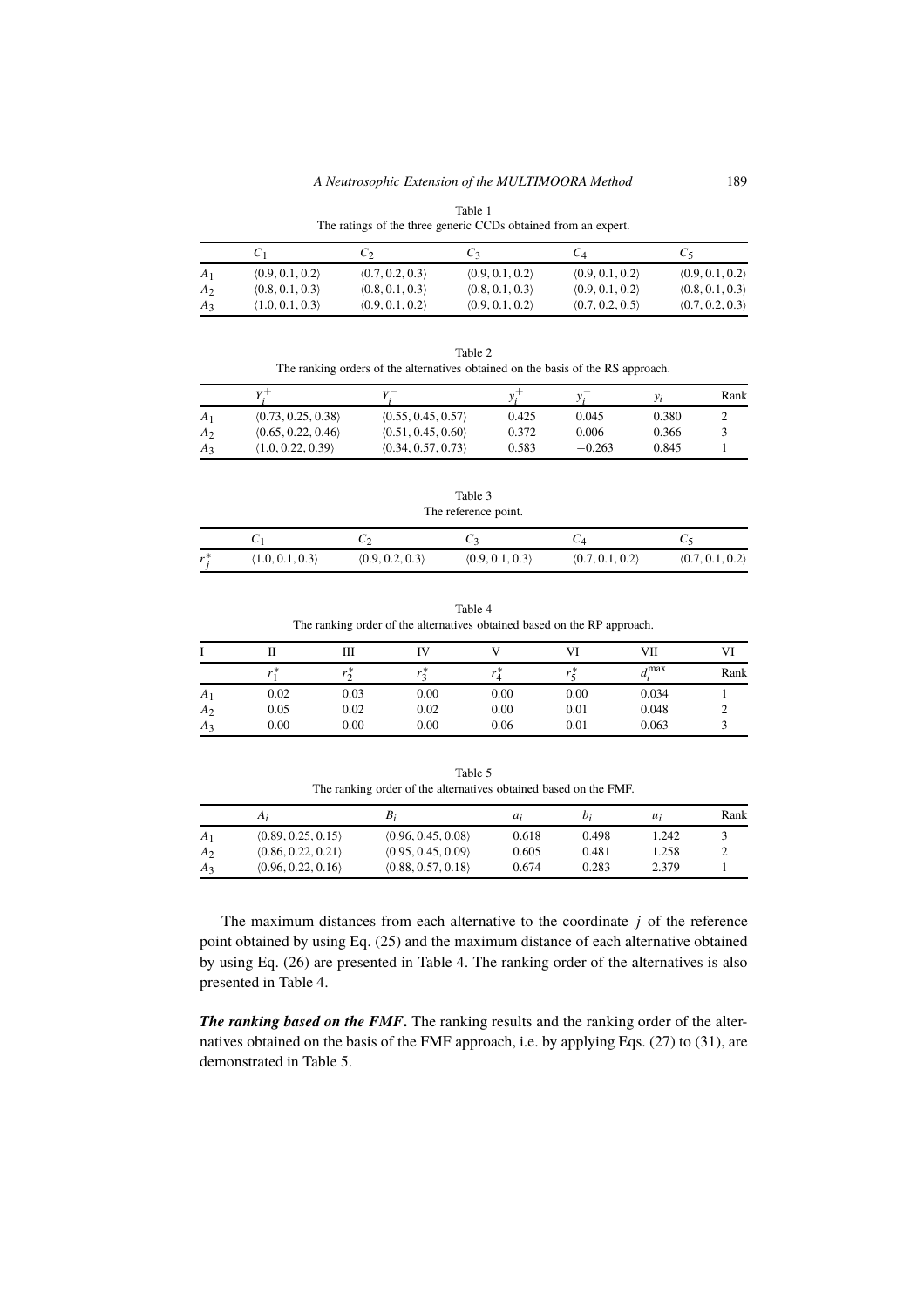Table 6 The final ranking order of the alternatives according to the MULTIMOORA method.

|                | <b>RS</b> | RP | FMF | Rank |
|----------------|-----------|----|-----|------|
| $A^{\cdot}$    |           |    |     |      |
| A <sub>2</sub> |           |    |     |      |
| $A_2$          |           |    |     |      |

The final ranking order of the alternatives which summarizes the three different ranks provided by the respective parts of the MULTIMOORA method is shown in Table 6.

As it can be seen from Table 6, all three approaches, integrated in the MULTIMOORA, have resulted in different ranking orders, for which reason the final ranking order is determined based on the dominance theory.

#### **6. Conclusion**

The MULTIMOORA method has been proven in solving different decision-making problems. In order to enable its application in the solving of a larger number of complex decision-making problems, numerous extensions have been proposed for the MULTI-MOORA method.

Compared to crisp, fuzzy, interval-valued and intuitionistic fuzzy numbers, the neutrosophic set provides significantly greater flexibility, which can be conducive to solving decision-making problems associated with uncertainty, estimations and predictions.

Therefore, an extension of the MULTIMOORA method enabling the use of single valued neutrosophic numbers is proposed in this paper.

The usability and efficiency of the proposed extension is presented in the example of the comminution circuit design selection.

Finally, it should be noted that the proposed extension of the MULTIMOORA method can be used for solving a much larger number of complex decision-making problems. A number of real-world decision making problems which have to be solved is based on the data acquired from respondents can be identified as one of the areas where the proposed extension of the MULTIMOORA method can reach its advantages.

#### **References**

Atanassov, K.T. (1986). Intuitionistic fuzzy sets. *Fuzzy Sets and Systems*, 20(1), 87–96.

- Atanassov, K., Gargov, G. (1989). Interval valued intuitionistic fuzzy sets. *Fuzzy Sets and Systems*, 31(3), 343– 349.
- Balezentis, T., Zeng, S. (2013). Group multi-criteria decision making based upon interval-valued fuzzy numbers: an extension of the MULTIMOORA method. *Expert Systems with Applications*, 40(2), 543–550.
- Balezentis, A., Balezentis, T., Brauers, W.K.M. (2012a). MULTIMOORA-FG: a multi-objective decision making method for linguistic reasoning with an application to personnel selection. *Informatica*, 23(2), 173–190.
- Balezentis, A., Balezentis, T., Brauers, W.K.M. (2012b). Personnel selection based on computing with words and fuzzy MULTIMOORA. *Expert Systems with applications*, 39(9), 7961–7967.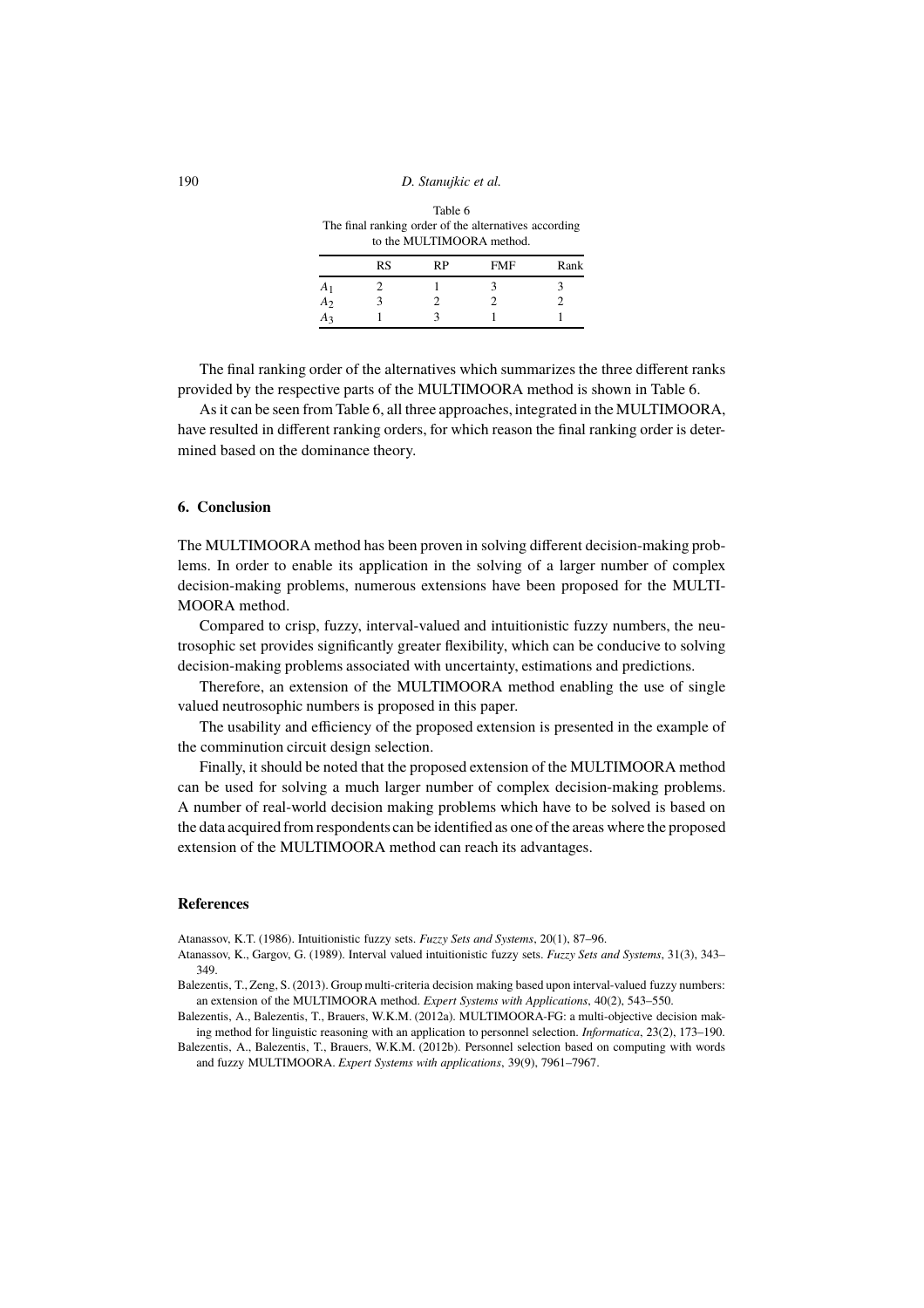- Balezentis, T., Zeng, S., Balezentis, A. (2014), MULTIMOORA-IFN: a MCDM method based on intuitionistic fuzzy number for performance management. *Economic Computation & Economic Cybernetics Studies & Research*, 48(4), 85–102.
- Brauers, W.K.M. (2010). The economy of the Belgian regions tested with MULTIMOORA. *Journal of Business Economics and Management*, 11(2), 173–209.
- Brauers, W.K.M., Zavadskas, E.K. (2010). Project management by MULTIMOORA as an instrument for transition economies. *Technological and Economic Development of Economy*, 16(1), 5–24.
- Brauers, W.K.M., Zavadskas, E.K. (2011). MULTIMOORA optimization used to decide on a bank loan to buy property. *Technological and Economic Development of Economy*, 17(1), 174–188.
- Brauers, W.K., Balezentis, A., Balezentis, T. (2011). MULTIMOORA for the EU Member States updated with fuzzy number theory. *Technological and Economic Development of Economy*, 17(2), 259–290.
- Hafezalkotob, A., Hafezalkotob, A. (2016). Extended MULTIMOORA method based on Shannon entropy weight for materials selection. *Journal of Industrial Engineering International*, 12(1), 1–13.
- Hafezalkotob, A., Hafezalkotob, A., Sayadi, M.K. (2016). Extension of MULTIMOORA method with interval numbers: an application in materials selection. *Applied Mathematical Modelling*, 40(2), 1372–1386.
- Kracka, M., Brauers, W.K.M., Zavadskas, E.K. (2015). Ranking heating losses in a building by applying the MULTIMOORA. *Engineering Economics*, 21(4).
- Li, Y., Liu, P., Chen, Y. (2016). Some single valued neutrosophic number heronian mean operators and their application in multiple attribute group decision making. *Informatica*, 27(1), 85–110.
- Liu, H.C., Fan, X.J., Li, P., Chen, Y.Z. (2014a). Evaluating the risk of failure modes with extended MULTI-MOORA method under fuzzy environment. *Engineering Applications of Artificial Intelligence*, 34, 168–177.
- Liu, H.C., You, J.X., Lu, C., Shan, M.M. (2014b). Application of interval 2-tuple linguistic MULTIMOORA method for health-care waste treatment technology evaluation and selection. *Waste Management*, 34(11), 2355–2364.
- Sahin, R. (2014). Multi-criteria neutrosophic decision making method based on score and accuracy functions under neutrosophic environment. arXiv:1412.5202.
- Sahu, A.K., Sahu, N.K., Sahu, A.K. (2016). Application of modified MULTI-MOORA for CNC machine tool evaluation in IVGTFNS environment: an empirical study. *International Journal of Computer Aided Engineering and Technology*, 8(3), 234–259.
- Smarandache, F. (1998). *Neutrosophy Probability Set and Logic*. American Research Press, Rehoboth.
- Smarandache, F. (1999). *A Unifying Field in Logics. Neutrosophy: Neutrosophic Probability, Set and Logic*. American Research Press, Rehoboth.
- Stanujkic, D., Zavadskas, E.K., Brauers, W.K.M., Karabasevic, D. (2015). An extension of the MULTIMOORA method for solving complex decision-making problems based on the use of interval-valued triangular fuzzy numbers. *Transformations in Business and Economics* 14(2B(35B)), 355–377.
- Turksen, I.B. (1986). Interval valued fuzzy sets based on normal forms. *Fuzzy Sets and Systems*, 20(2), 191–210. Wang, H., Smarandache F., Zhang, Y.Q., Sunderraman, R. (2010). Single valued neutrosophic sets. *Multispace and Multistructure*, 4, 410–413.
- Zadeh, L.A. (1965). Fuzzy sets. *Information and Control*, 8(3), 338–353.
- Zavadskas, E.K., Antucheviciene, J., Razavi Hajiagha, S.H., Hashemi, S.S. (2015). The interval-valued intuitionistic fuzzy MULTIMOORA method for group decision making in engineering. *Mathematical Problems in Engineering*, 1–13, Article ID 560690.